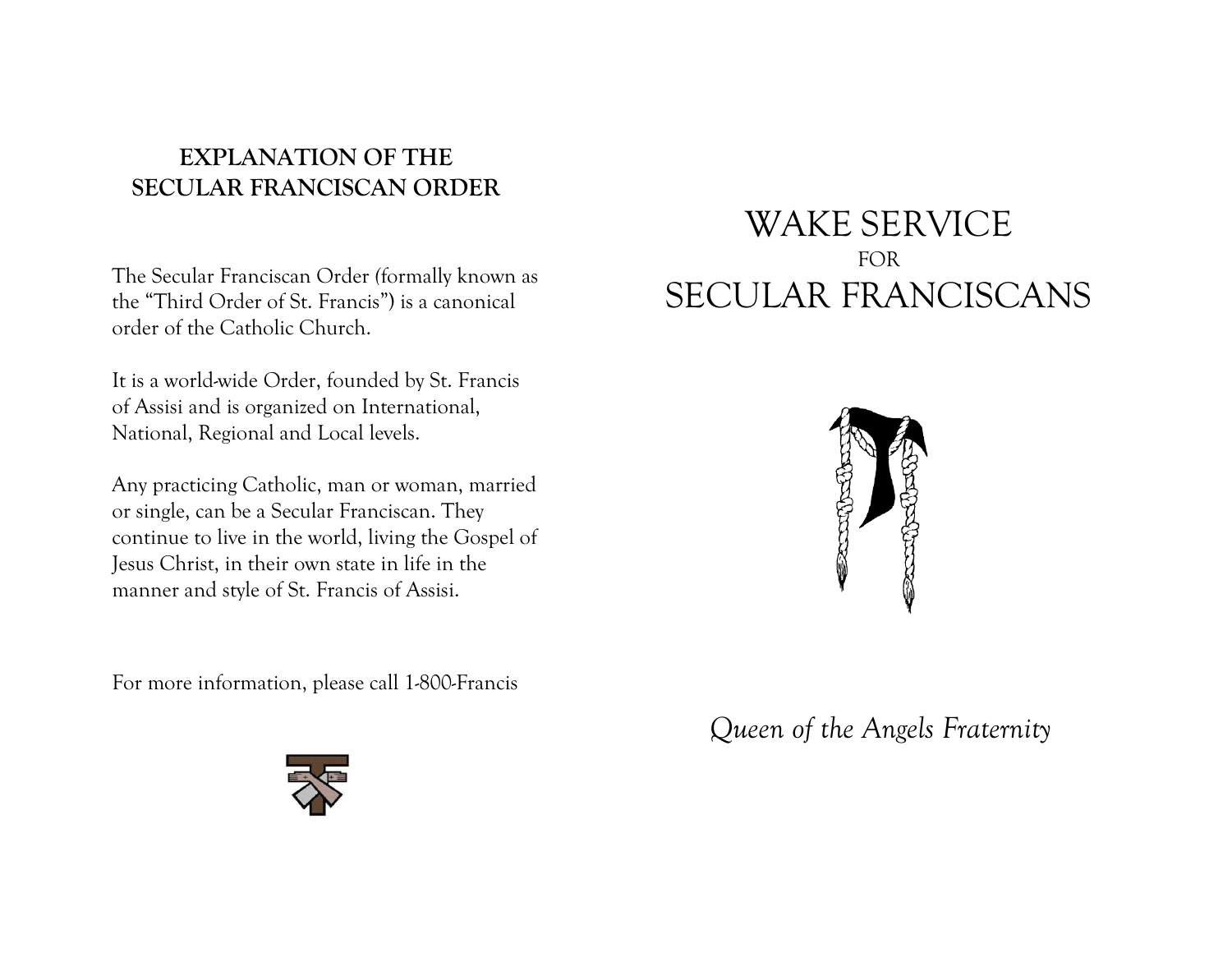**Leader:** (+) In the Name of the Father and of the Son and of the Holy Spirit.

#### **All**: **Amen.**

**Leader**: May God be praised for his mercy to us, and may we experience his consolation now in our sorrow and be filled with hope and His peace.

#### **All: Amen.**

**Leader**: Lord, our God, the death of our brother/sister recalls our human condition and the brevity of our lives on earth. But for those who believe in your love, death is not the end nor does it destroy the bonds that you forge in our lives. We share the faith of your Son's disciples and the hope of the children of God. Bring the light of Christ's resurrection to this time of testing and pain as we pray for our brother/sister and for those who love him/her, through Christ our Lord.

#### All: **Amen.**

**Leader:** Remember us Lord, when you come into your Kingdom and teach us to pray:

#### **All: Our Father…**

**Leader:** Almighty God, your love never fails and you turn the shadow of death into a new dawn, may we receive your word with believing hearts. May the promises of Scripture

give us hope and lift us from darkness into the light and peace of your Son, Jesus Christ, our risen Lord.

#### **All: Amen.**

**Leader**: Before we take leave of our brother/sister for the last time, let us bless him/her with the blessing so dear to our Father Francis... Raise your right hand toward the (photos/casket) and together let us pray.

**All: May the Lord bless you and keep you. May He show His face to you and be merciful to you. May He turn his countenance to you and give you peace. May the Lord bless you, (Brother(s) and or Sister(s) Name)**

**Leader: Our prayer for our brother/sister has ended. Let us go now, and until that time when the Lord shall gather us all into His Kingdom, let us live in His peace. All: Thanks be to God.** 

#### **PERIOD OF REFLECTION**

*A moment for silence, a short reflection given by the Leader or Spiritual Assistant or an opportunity for Fraternity members to approach the casket to speak briefly.*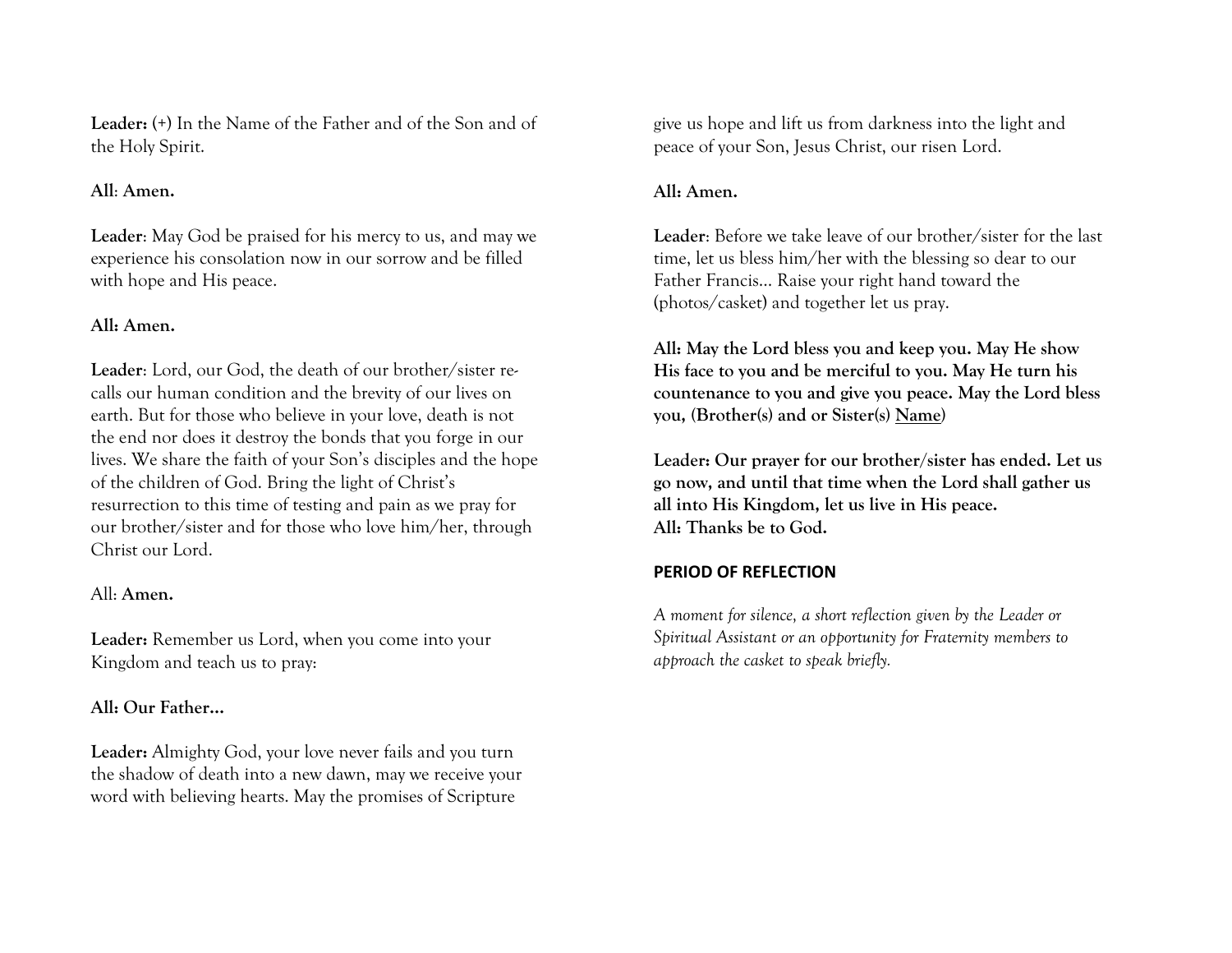

#### **St. Francis' Salutation of the Blessed Virgin**

*Throughout his life, Francis maintained a deep and tender devotion to Mary. It was in the little Church of Mary of the Angels that he often prayed. Her faith strengthened his faith. Thomas of Celano, the first biographer of St. Francis, says that he was filled with inexpressible love of Mary because it was "she who made the Lord of Majesty our brother: Francis recognized a kindred spirit in Mary, as one who believed strongly and responded fully to the Father.* 

**Leader**: Salutation of St. Francis to the Blessed Virgin Hail, holy Lady, most holy Queen, Mother of God, ever Virgin. You were chosen by the Most High Father in heaven, consecrated by Him, with His Most Holy Beloved Son and the Holy Spirit, the Comforter. On you descended and still re-mains all the fullness of grace and every good. Hail His Palace. Hail His Tabernacle. Hail His Robe. Hail His Handmaid. Hail His Mother, and Hail all holy Virtues, who by grace and inspiration of the Holy Spirit, are poured into the hearts of the faithful so that from their faithless state, they may be made faithful servants of God through you.

**All:** Glory be to the Father and to the Son and to the Holy Spirit. Amen.

### **Leader: A reading from the book of Wisdom (3:1-8)**

But the souls of the just are in the hand of God, and no torment shall touch them. They seemed, in the view of the foolish, to be dead; and their passing away was thought an affliction and their going forth from us, utter destruction. But they are in peace. For, if before men, indeed, they be punished, yet is their hope full of immortality; Chastised a little, they shall be greatly blessed, because God tried them and found them worthy of himself. As gold in the furnace, he proved them, and as sacrificial offerings he took them to himself. In the time of their visitation they shall shine, and shall dart about as sparks through stubble. They shall judge nations and rule over peoples, and the Lord shall be their King forever. The word of the Lord.

**All:** Thanks be to God.

## **Psalm 130**

**Leader**: Out of the depths I cry to you, O Lord. Lord, hear my voice! O let your ears be attentive to the voice of my pleading.

**All**: **My soul is longing for the Lord.**